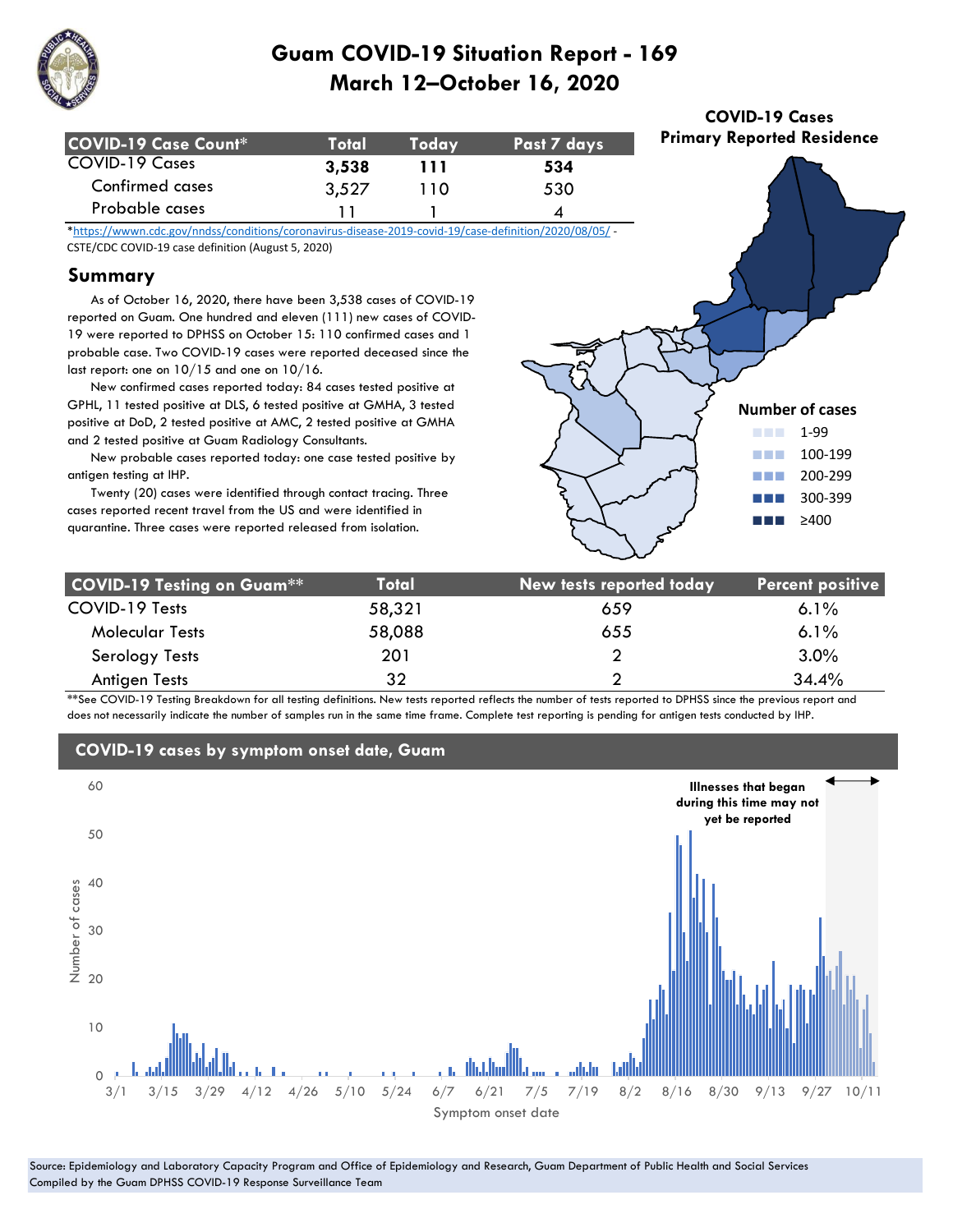

| <b>Case Breakdown</b>        |                |                  |       |                                   |       |
|------------------------------|----------------|------------------|-------|-----------------------------------|-------|
| <b>Status</b>                |                | Sex              |       | <b>Current isolation location</b> |       |
| COVID-19 deaths              | 63             | Female           | 1,672 | Hospital                          | 64    |
| Cases in active isolationt   | 1,178          | Male             | 1,866 | Home                              | 925   |
| Cases not in isolation $\S$  | 2,297          | <b>Age Group</b> |       | Isolation facility                | 159   |
| Civilian                     | 3,254          | $0 - 9$          | 218   | Military                          | 30    |
| Military service member      | 284            | 10-19            | 362   | Epi-Link to COVID-19 case**       |       |
| Travel History <sup>11</sup> | 176            | $20 - 29$        | 818   | Household contact                 | 1,002 |
| US                           | 149            | 30-39            | 685   | <b>Community contact</b>          | 740   |
| Dubai                        | $\overline{2}$ | $40 - 49$        | 529   | Workplace contact                 | 322   |
| Japan                        |                | 50-59            | 502   | Healthcare contact                | 59    |
| Mexico                       |                | 60-69            | 285   | <b>Residence</b>                  |       |
| Philippines                  | 25             | 70-79            | 99    | North                             | 1,960 |
| Singapore                    |                | 80-89            | 32    | Central                           | 951   |
| Identified in quarantine     | 147            | $90+$            | 8     | South                             | 450   |

*Note: Data for recent cases are preliminary and are updated based on findings from case investigations. Residence under investigation for 85 cases.*

#### **COVID-19 cases by age group and sex**



# **Status Sex Current isolation location**  *Military service member* 284 *10-19* 362 **Epi-Link to COVID-19 case\*\*** *Homeless* 4 *Non-resident* 88

† Cases that test positive for COVID-19 through follow-up molecular testing return to active isolation.

§ Cases not in isolation indicates the number of COVID-19 cases that are no longer in active isolation based on criteria outlined on page 4. Generally, the criteria assess time since COVID-19 symptom resolution and the date of their most recent positive diagnostic test to qualify for release from isolation.

¶ In the 14 days before symptom onset. Some cases traveled to more than one country. \*\* Some cases have more than one link to other COVID-19 cases.

#### **Number of cases in active isolation, cases not in isolation, and COVID-19 deaths, Guam**



Source: Epidemiology and Laboratory Capacity Program and Office of Epidemiology and Research, Guam Department of Public Health and Social Services Compiled by the Guam DPHSS COVID-19 Response Surveillance Team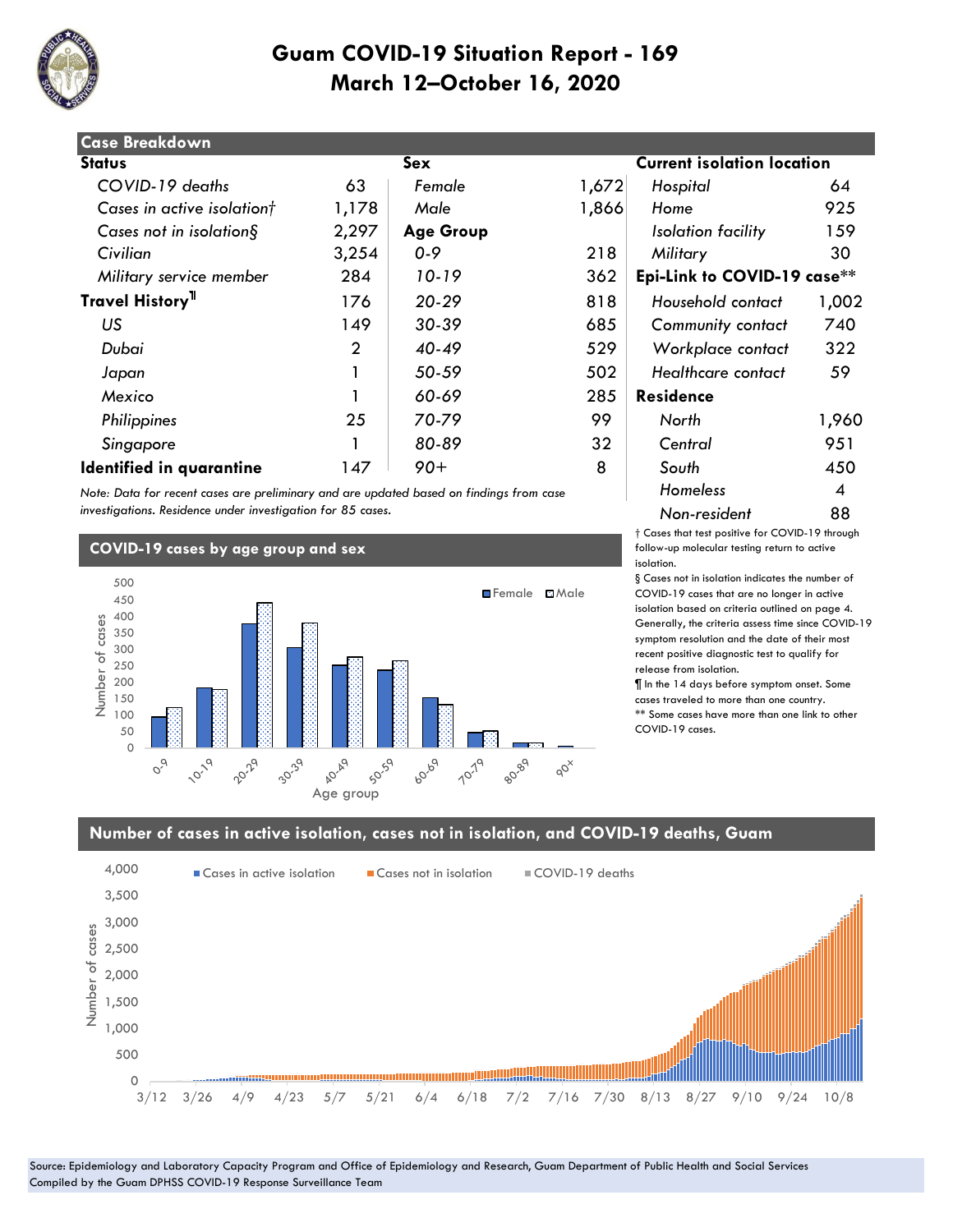

| <b>COVID-19 TESTING BREAKDOWN</b>       |              |                         |                  |                      |  |
|-----------------------------------------|--------------|-------------------------|------------------|----------------------|--|
| <b>MOLECULAR TESTS</b>                  | TOTAL        | <b>TOTAL POSITIVES*</b> | <b>NEW TESTS</b> | <b>NEW POSITIVES</b> |  |
| <b>Guam Public Health Laboratory</b>    | 30,744       | 1,818                   | 370              | 84                   |  |
| <b>Diagnostic Laboratory Services</b>   | 8,286        | 582                     | 111              | 11                   |  |
| <b>Department of Defense</b>            | 7,852        | 499                     | 29               |                      |  |
| <b>Guam Memorial Hospital Authority</b> | 5,612        | 267                     | 31               | O                    |  |
| <b>Guam Regional Medical City</b>       | 3,558        | 176                     | 31               |                      |  |
| <b>Private Clinics**</b>                | 2,019        | 183                     | 83               |                      |  |
| <b>Guam National Guard Laboratory</b>   | 17           |                         | Ω                | O                    |  |
| <b>SEROLOGY TESTS</b>                   | <b>TOTAL</b> | <b>TOTAL POSITIVES</b>  | <b>NEW TESTS</b> | <b>NEW POSITIVES</b> |  |
| <b>Diagnostic Laboratory Services</b>   | 193          | 6                       |                  |                      |  |
| <b>Department of Defense</b>            | 8            |                         |                  |                      |  |
| <b>ANTIGEN TESTS</b>                    | <b>TOTAL</b> | <b>TOTAL POSITIVES</b>  | <b>NEW TESTS</b> | <b>NEW POSITIVES</b> |  |
| <b>Private Clinics***</b>               | 32           |                         |                  |                      |  |

Total tests is defined as the number of tests with conclusive results not including follow-up testing for known COVID-19 cases. New tests reported today is defined as the total tests reported to DPHSS since the last Situation Report. Percent positive is defined as number of people with a positive test result, out of all people with COVID-19 testing. Total positives is defined as the number of people with a positive test result.

\*Two additional confirmed cases tested positive through molecular testing at an out-of-state laboratory.

\*\*Clinics included: American Medical Center, Guam Medical Care, Guam Radiology Consultants, and One Love Pediatrics. \*\*\*Clinics included: Guam Medical Care and IHP Medical Group.

## **COVID-19 testing by day of test, Guam**



Cases identified through contact tracing 1,270 20 *Note: Data for recent cases are preliminary and are updated based on findings from case investigations.*

Source: Epidemiology and Laboratory Capacity Program and Office of Epidemiology and Research, Guam Department of Public Health and Social Services Compiled by the Guam DPHSS COVID-19 Response Surveillance Team